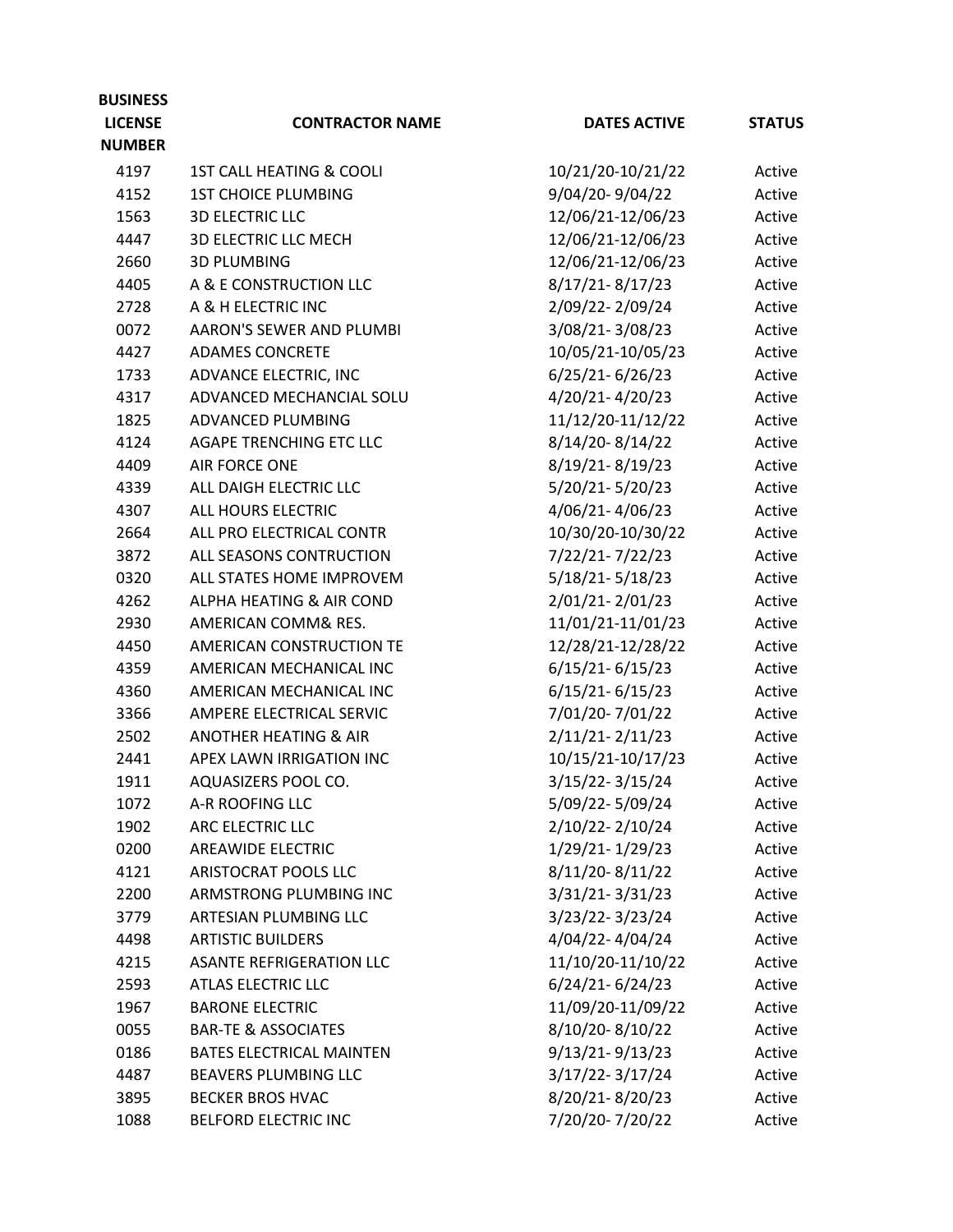| <b>BUSINESS</b> |                                     |                     |               |
|-----------------|-------------------------------------|---------------------|---------------|
| <b>LICENSE</b>  | <b>CONTRACTOR NAME</b>              | <b>DATES ACTIVE</b> | <b>STATUS</b> |
| <b>NUMBER</b>   |                                     |                     |               |
| 4336            | BENDER CONSTRUCTION LLC             | $5/13/21 - 5/13/23$ | Active        |
| 1313            | BENEFIEL PROFESSIONAL PL            | 10/13/20-10/13/22   | Active        |
| 0836            | <b>BENJAMIN FRANKLIN PLUMBI</b>     | 2/28/22-2/28/24     | Active        |
| 4418            | <b>BOB WENINGER CONST INC B</b>     | 9/08/21-9/08/23     | Active        |
| 1118            | <b>BOWERS PLUMBING CO</b>           | $6/11/20 - 6/11/22$ | Active        |
| 2670            | <b>BOYER PLUMBING</b>               | 4/20/22-4/20/24     | Active        |
| 2023            | <b>BRAND PLUMBING, INC.</b>         | 2/22/22-2/22/24     | Active        |
| 3179            | <b>BRIGGS BASEMENT &amp; FOUNDA</b> | $2/11/21 - 2/11/23$ | Active        |
| 2084            | <b>BROWN'S PLUMBING SERVICE</b>     | 8/21/20-8/21/22     | Active        |
| 4140            | <b>BROWNS SEPTIC SERVICE</b>        | 8/24/20-8/24/22     | Active        |
| 0042            | <b>BRYAN'S HEATING &amp; AIR CO</b> | $9/16/20 - 9/16/22$ | Active        |
| 0024            | <b>BURWELL ROOFING &amp; CONSTR</b> | $4/14/21 - 4/14/23$ | Active        |
| 2742            | <b>BUSS SCOTT PLUMBING LLC</b>      | 8/13/20-8/13/22     | Active        |
| 2118            | <b>BUTLER PLUMBING &amp; RESTOR</b> | $6/23/21 - 6/23/23$ | Active        |
| 2537            | <b>C &amp; C SPRINKLER</b>          | 8/10/20-8/10/22     | Active        |
| 4433            | C A OWEN CONSTRUCTION               | 11/04/21-11/06/23   | Active        |
| 4422            | <b>C&amp;D ELECTRIC LLC</b>         | $9/21/21 - 9/21/23$ | Active        |
| 3115            | CALVIN OPP CONCRETE INC             | 12/21/20-12/21/22   | Active        |
| 0847            | CARO MICHAEL CONSTRUCTIO            | 9/30/21-9/30/23     | Active        |
| 4527            | <b>CARRS MECHANICAL LLC</b>         | 5/19/22-5/19/24     | Active        |
| 4218            | <b>CARRS PLUMBING &amp; MAINTEN</b> | 11/13/20-11/13/22   | Active        |
| 4529            | CARRS PLUMBING AND MAINT            | 5/19/22-5/19/24     | Active        |
| 3413            | <b>CASADO MCKAY INC</b>             | 2/14/22-2/14/24     | Active        |
| 1360            | CENTRAL CONSOLIDATED INC            | 11/19/21-11/20/23   | Active        |
| 3948            | CENTRAL CONSOLIDATED INC            | 11/19/21-11/20/23   | Active        |
| 2425            | <b>CENTRAL STATES ELECTRIC</b>      | $3/15/21 - 3/15/23$ | Active        |
| 4445            | CHAMBERS UNDERGROUND LLC            | 11/30/21-11/30/23   | Active        |
| 4423            | CLEAR WATER PLUMBING LLC            | 9/23/21-9/23/23     | Active        |
| 4444            | <b>CLEARWATER EXCAVATING IN</b>     | 12/01/21-12/01/23   | Active        |
| 2472            | CLEARY BUILDING CORP.               | 3/15/22-3/15/24     | Active        |
| 4510            | CM3, INC PLUMBING                   | 4/14/22-4/14/24     | Active        |
| 4505            | CM3, INC. MECHANICAL                | 4/14/22-4/14/24     | Active        |
| 1158            | <b>CMW INC</b>                      | 4/23/21-4/23/23     | Active        |
| 1159            | <b>CMW INC</b>                      | 4/23/21-4/23/23     | Active        |
| 4219            | <b>COMFORT HOMES INC</b>            | 12/01/20-12/01/22   | Active        |
| 0695            | <b>COMFORT SYSTEMS</b>              | 4/20/22-4/20/24     | Active        |
| 0696            | <b>COMFORT SYSTEMS</b>              | 4/21/22-4/21/24     | Active        |
| 4476            | <b>COMMERCIAL AIR SYSTEMS</b>       | 2/24/22-2/24/24     | Active        |
| 0237            | COOK'S HEATING & COOLING            | 4/21/22-4/21/24     | Active        |
| 0020            | <b>COONROD &amp; ASSOCIATES</b>     | 7/09/20-7/09/22     | Active        |
| 4151            | <b>CORNERSTONE BUILDERS INC</b>     | 8/04/21-8/04/23     | Active        |
| 4149            | <b>CORNERSTONE ELECTRIC &amp; S</b> | 9/03/20-9/03/22     | Active        |
| 1945            | <b>CREEKMORE PLUMBING</b>           | 11/10/21-11/10/23   | Active        |
|                 |                                     |                     |               |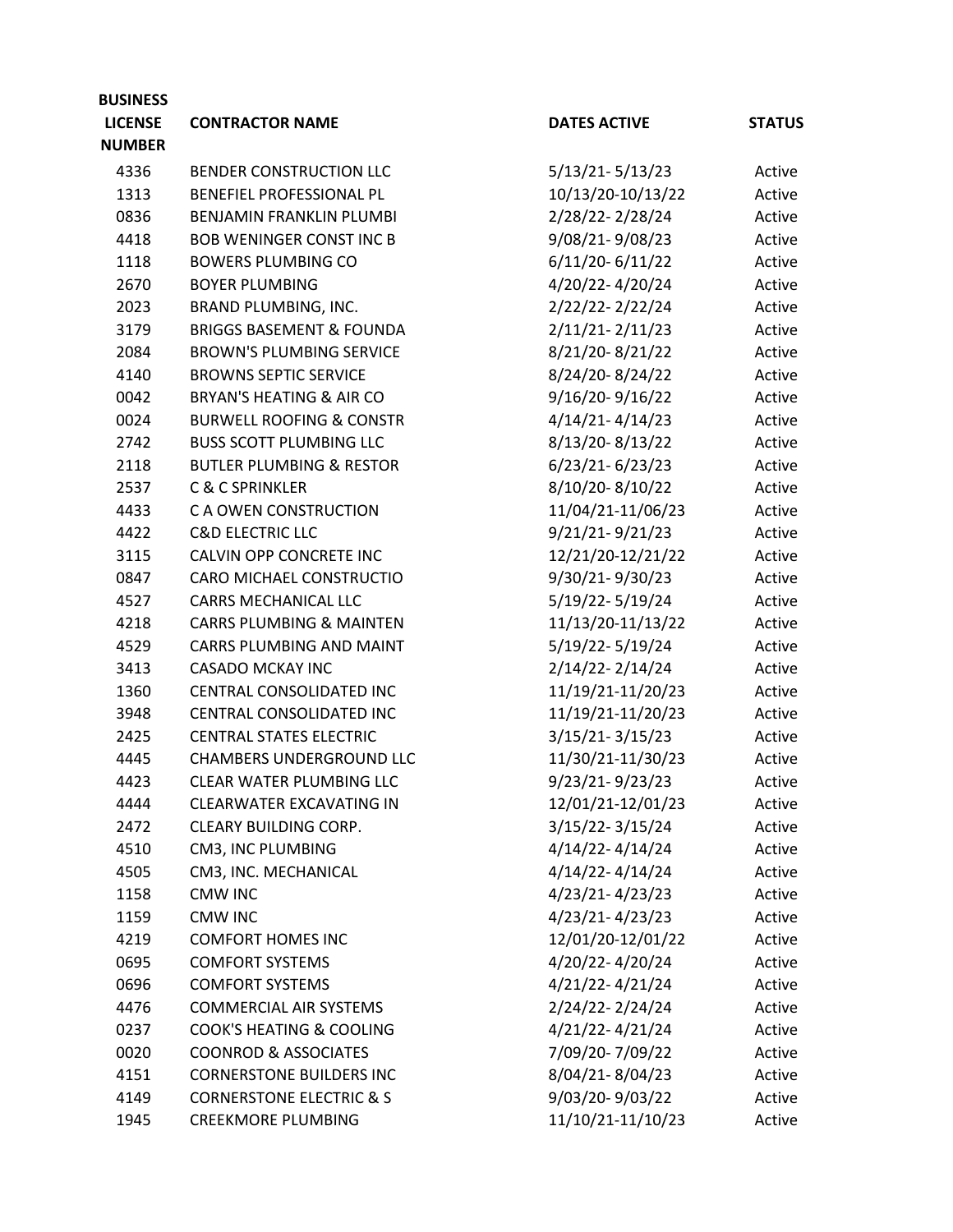| <b>BUSINESS</b> |                                     |                     |               |
|-----------------|-------------------------------------|---------------------|---------------|
| <b>LICENSE</b>  | <b>CONTRACTOR NAME</b>              | <b>DATES ACTIVE</b> | <b>STATUS</b> |
| <b>NUMBER</b>   |                                     |                     |               |
| 4492            | <b>CVI FUNERAL SUPPLY</b>           | 3/25/22-3/25/24     | Active        |
| 4361            | <b>D&amp;J PROPERTY SOLUTIONS L</b> | $6/16/21 - 6/16/23$ | Active        |
| 4415            | DAB BUILDING SYSTEMS INC            | 8/26/21-8/28/23     | Active        |
| 1070            | DANS HEATING & COOLING I            | 4/18/22-4/18/24     | Active        |
| 4046            | DANS HEATING & COOLING I            | 4/18/22-4/18/24     | Active        |
| 4364            | DANS WATER & SEWER LLC              | $6/17/21 - 6/17/23$ | Active        |
| 2180            | DAVID LIES PLUMBING INC             | 2/25/22-2/25/24     | Active        |
| 0801            | <b>DECKER ELECTRIC</b>              | 6/09/22-6/09/24     | Active        |
| 4154            | <b>DEER CREEK INC</b>               | 9/08/20-9/08/22     | Active        |
| 4104            | <b>DIAMOND ROOF &amp; GUTTER LL</b> | 7/14/20-7/14/22     | Active        |
| 2969            | <b>DIAZ CONCRETE</b>                | 9/21/20-9/21/22     | Active        |
| 2501            | <b>DINGERS ROOFING AND CONS</b>     | 3/29/21-3/29/23     | Active        |
| 3463            | <b>DLT ENTERPRISES INC</b>          | 3/08/22-3/08/24     | Active        |
| 3464            | DON VAUGHN INC                      | 11/10/20-11/10/22   | Active        |
| 3465            | <b>DON VAUGHN INC</b>               | 11/10/20-11/10/22   | Active        |
| 0955            | <b>DORRIS PLUMBING</b>              | 3/08/21-3/08/23     | Active        |
| 3819            | <b>DOUBLE B ELECTRIC</b>            | 4/29/21-4/29/23     | Active        |
| 4421            | DOUBLE R CONSTRUCTION LL            | 9/16/21-9/16/23     | Active        |
| 4429            | <b>DRAIN PRO'S</b>                  | 10/06/21-10/06/23   | Active        |
| 1991            | DUTCHMAN DRAIN & SEWER              | 10/21/21-10/21/23   | Active        |
| 3550            | DUTTON CONSTRUCTION & PL            | 12/16/20-12/16/22   | Active        |
| 2745            | E & J CONCRETE AND DIRT             | $5/17/21 - 5/17/23$ | Active        |
| 4091            | <b>E&amp;P PLUMBING</b>             | 6/24/20-6/24/22     | Active        |
| 1988            | <b>EATON ROOFING &amp; EXTERIOR</b> | 12/20/21-1/17/24    | Active        |
| 4229            | <b>ECK SERVICES</b>                 | 12/18/20-12/18/22   | Active        |
| 4426            | ECK SERVICES PLUMBING LL            | 9/29/21-9/29/23     | Active        |
| 4440            | <b>ECOVOLE</b>                      | 11/17/21-11/17/23   | Active        |
| 4330            | <b>ED'S HEATING &amp; COOLING</b>   | 4/30/21-4/30/23     | Active        |
| 4078            | ELITE ELECTRIC COMPANY L            | 6/17/20-6/17/22     | Active        |
| 2033            | <b>EMERGENCY SEWER REPAIR</b>       | 3/03/22-3/03/24     | Active        |
| 2406            | EPIC HEATING & COOLING L            | 6/24/20-6/24/22     | Active        |
| 0177            | <b>EQUITY BUILDERS RC, INC</b>      | 4/19/22-4/19/24     | Active        |
| 0436            | FAHNESTOCK, INC                     | 7/08/21-7/08/23     | Active        |
| 2970            | FAHNESTOCK, INC                     | 7/08/21-7/08/23     | Active        |
| 2975            | FAHNESTOCK, INC                     | 7/08/21-7/08/23     | Active        |
| 1966            | <b>FARHA ROOFING</b>                | 9/23/20-9/23/22     | Active        |
| 1976            | <b>FENIX COMPANY</b>                | 12/30/21-1/06/23    | Active        |
| 4283            | FERNANDO VAZQUEZ                    | 3/10/21-3/10/23     | Active        |
| 4142            | FIRE PROTECTION SERVICES            | 8/26/20-8/26/22     | Active        |
| 4114            | FISHER LUMBER COMPANY IN            | 7/28/20-7/28/22     | Active        |
| 4420            | FIVE STAR MECHANICAL INC            | 9/15/21-9/15/23     | Active        |
| 4430            | FLINT HILLS ROOFING CO L            | 10/25/21-10/25/23   | Active        |
| 1083            | <b>FLORY ROOFING</b>                | 5/02/22-5/02/24     | Active        |
|                 |                                     |                     |               |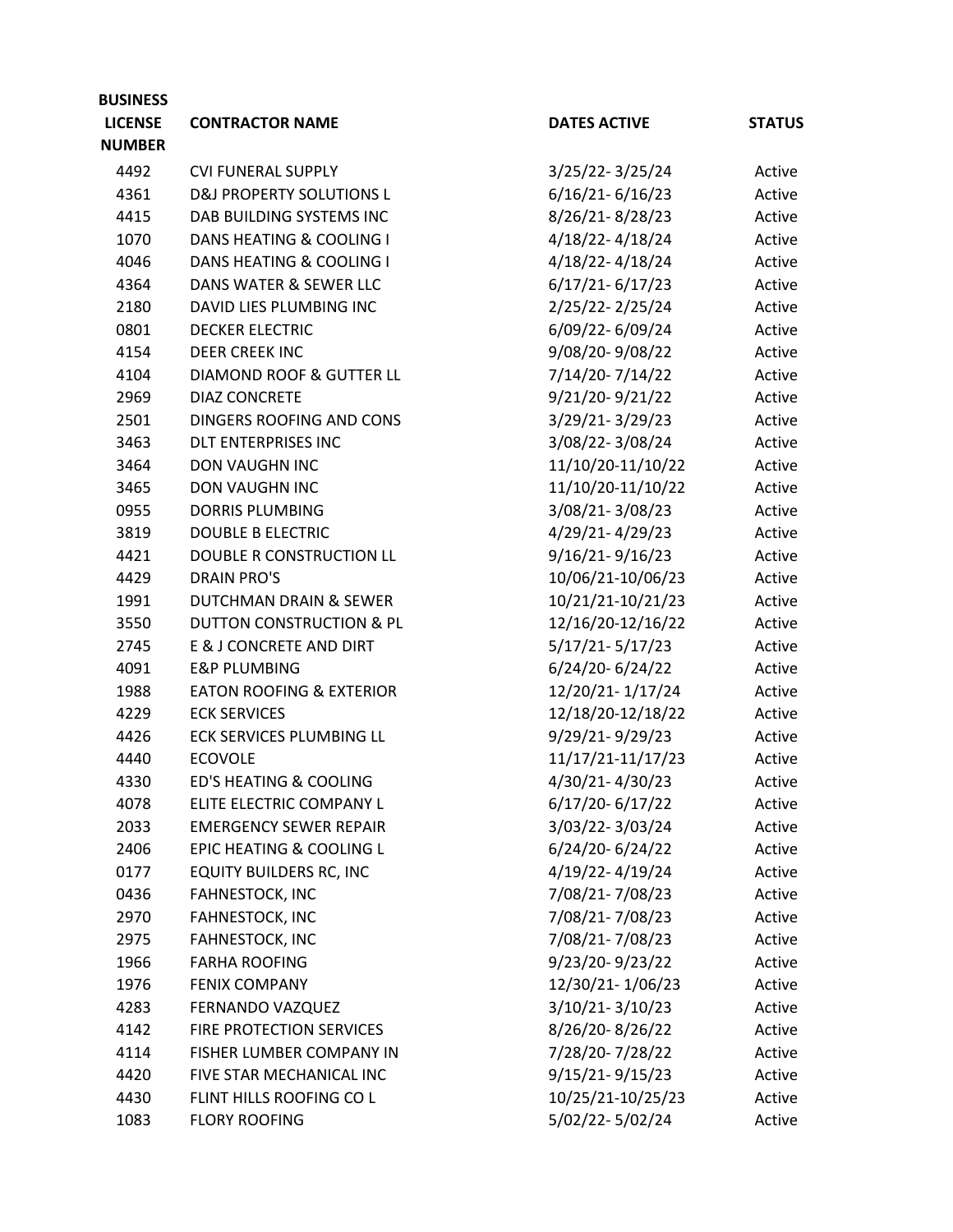| <b>LICENSE</b><br><b>DATES ACTIVE</b><br><b>CONTRACTOR NAME</b><br><b>NUMBER</b><br>9/15/20-9/22/22<br>4158<br>FLOW-MASTER PLUMBING LLC<br>Active<br>7/15/21-7/15/23<br>3867<br><b>FRANK'S PLUMBING &amp; HEATI</b><br>Active<br>$9/13/21 - 9/13/23$<br>3054<br><b>FREDERICK PLUMBING HEATI</b><br>Active<br>8/27/20-8/27/22<br>4148<br>FREE STATE ELECTRIC LLC<br>Active<br>4/05/22-4/05/24<br>2982<br><b>FREMAR CORPORATION</b><br>Active<br>4/26/21-4/26/23<br>4318<br>FRIENDLY HOME BUYER LLC<br>Active<br>$3/11/22 - 3/11/24$<br>3280<br><b>G ENTERPRISE</b><br>Active<br>$6/10/20 - 6/10/22$<br>4061<br><b>GARRISON ENTERPRISES INC</b><br>Active<br>2164<br><b>GIDEON SOURCE OF KANSAS</b><br>4/20/22-4/20/24<br>Active<br><b>GIPSON HEATING &amp; COOLING</b><br>10/29/20-10/29/22<br>2900<br>Active<br>2/07/22-2/07/24<br>4470<br><b>GIVENS CLEANING CONTRACT</b><br>Active<br>7/01/20-7/01/22<br>4097<br><b>GOTECH COMMERCIAL PLUMBI</b><br>Active<br>11/10/21-11/13/23<br>0180<br><b>GOTTSCHALK BROTHERS ROOF</b><br>Active<br>4062<br><b>GRABER PLUMBING &amp; HEATIN</b><br>$6/11/20 - 6/11/22$<br>Active<br>$6/11/20 - 6/11/22$<br><b>GRABER PLUMBING &amp; HEATIN</b><br>4063<br>Active<br>$4/27/21 - 4/27/23$<br>1705<br><b>GRAF ELECTRIC INC</b><br>Active<br><b>GRAY AND SONS CONSTRUCTI</b><br>10/30/20-10/30/22<br>4202<br>Active<br>4/21/22-4/21/24<br><b>GREEN MEADOWS LAWN &amp; LAN</b><br>4047<br>Active<br>0903<br><b>GREENWAY ELECTRIC INC</b><br>$3/18/21 - 3/18/23$<br>Active<br>11/02/20-11/02/22<br>4208<br><b>GRISWOLD ROOFING LLC</b><br>Active<br><b>GUARDIAN ROOFING &amp; CONST</b><br>10/01/21-10/03/23<br>3070<br>Active<br>8/26/20-8/26/22<br><b>GUZMANS CONSTRUCTION LLC</b><br>4143<br>Active<br>4/21/22-4/21/24<br>1124<br><b>HANNA HEATING &amp; AIR</b><br>Active<br><b>HANNA HEATING &amp; AIR</b><br>4/21/22-4/21/24<br>3541<br>Active<br>$5/16/22 - 5/16/24$<br>4524<br>HEARTLAND ROOF AND GUTTE<br>Active<br>2/11/21-2/11/23<br>0183<br><b>HEILAND ROOFING</b><br>Active<br>6/17/20-6/17/22<br>2951<br><b>HEINZ CONSTRUCTION</b><br>Active<br>$5/11/21 - 5/11/23$<br>2809<br><b>HELLAS CONSTRUCTION INC</b><br>Active<br>2/22/21-2/22/23<br><b>HENNING SEWER SERVICE</b><br>4273<br>Active<br>8/21/20-8/21/22<br>4125<br>HENTZEN CONTRACTORS INC<br>Active<br>4103<br>7/13/20-7/15/22<br><b>HERITAGE FENCE &amp; DECK</b><br>Active<br>1/17/22-1/17/24<br>4456<br>HILLSON CONSTRUCTION COM<br>Active<br>HOBSON ROOFING COMPANY<br>4/20/22-4/20/24<br>2565<br>Active<br>4/06/21-4/06/23<br>HOME CONSTRUCTION & REMO<br>3749<br>Active<br>7/30/20-7/30/22<br>2445<br>HOME SAFE HEARTH & CHIMN<br>Active<br>9/17/20-9/17/22<br>0029<br>HOMELAND CONSTRUCTION SE<br>Active<br>9/28/20-9/28/22<br><b>HORSCH ELECTRIC</b><br>1208<br>Active<br>3/09/21-3/09/23<br>HUNN ELECTRIC LLC<br>4282<br>Active<br>3/30/21-3/30/23<br>4301<br><b>HUTTON CORPORATION</b><br>Active<br>ICT CALIBER CONCRETE INC<br>5/23/22-5/23/24<br>4532<br>Active<br>1/04/22-1/04/24<br><b>IDELCO LLC</b><br>3061<br>Active | <b>BUSINESS</b> |                   |                 |               |
|----------------------------------------------------------------------------------------------------------------------------------------------------------------------------------------------------------------------------------------------------------------------------------------------------------------------------------------------------------------------------------------------------------------------------------------------------------------------------------------------------------------------------------------------------------------------------------------------------------------------------------------------------------------------------------------------------------------------------------------------------------------------------------------------------------------------------------------------------------------------------------------------------------------------------------------------------------------------------------------------------------------------------------------------------------------------------------------------------------------------------------------------------------------------------------------------------------------------------------------------------------------------------------------------------------------------------------------------------------------------------------------------------------------------------------------------------------------------------------------------------------------------------------------------------------------------------------------------------------------------------------------------------------------------------------------------------------------------------------------------------------------------------------------------------------------------------------------------------------------------------------------------------------------------------------------------------------------------------------------------------------------------------------------------------------------------------------------------------------------------------------------------------------------------------------------------------------------------------------------------------------------------------------------------------------------------------------------------------------------------------------------------------------------------------------------------------------------------------------------------------------------------------------------------------------------------------------------------------------------------------------------------------------------------------------------------------------------------------------------------------------------------------------------------------------------------------------------------------------------------------------------------------------------------------------------------------------------------------------------------------------------------------------------------|-----------------|-------------------|-----------------|---------------|
|                                                                                                                                                                                                                                                                                                                                                                                                                                                                                                                                                                                                                                                                                                                                                                                                                                                                                                                                                                                                                                                                                                                                                                                                                                                                                                                                                                                                                                                                                                                                                                                                                                                                                                                                                                                                                                                                                                                                                                                                                                                                                                                                                                                                                                                                                                                                                                                                                                                                                                                                                                                                                                                                                                                                                                                                                                                                                                                                                                                                                                              |                 |                   |                 | <b>STATUS</b> |
|                                                                                                                                                                                                                                                                                                                                                                                                                                                                                                                                                                                                                                                                                                                                                                                                                                                                                                                                                                                                                                                                                                                                                                                                                                                                                                                                                                                                                                                                                                                                                                                                                                                                                                                                                                                                                                                                                                                                                                                                                                                                                                                                                                                                                                                                                                                                                                                                                                                                                                                                                                                                                                                                                                                                                                                                                                                                                                                                                                                                                                              |                 |                   |                 |               |
|                                                                                                                                                                                                                                                                                                                                                                                                                                                                                                                                                                                                                                                                                                                                                                                                                                                                                                                                                                                                                                                                                                                                                                                                                                                                                                                                                                                                                                                                                                                                                                                                                                                                                                                                                                                                                                                                                                                                                                                                                                                                                                                                                                                                                                                                                                                                                                                                                                                                                                                                                                                                                                                                                                                                                                                                                                                                                                                                                                                                                                              |                 |                   |                 |               |
|                                                                                                                                                                                                                                                                                                                                                                                                                                                                                                                                                                                                                                                                                                                                                                                                                                                                                                                                                                                                                                                                                                                                                                                                                                                                                                                                                                                                                                                                                                                                                                                                                                                                                                                                                                                                                                                                                                                                                                                                                                                                                                                                                                                                                                                                                                                                                                                                                                                                                                                                                                                                                                                                                                                                                                                                                                                                                                                                                                                                                                              |                 |                   |                 |               |
|                                                                                                                                                                                                                                                                                                                                                                                                                                                                                                                                                                                                                                                                                                                                                                                                                                                                                                                                                                                                                                                                                                                                                                                                                                                                                                                                                                                                                                                                                                                                                                                                                                                                                                                                                                                                                                                                                                                                                                                                                                                                                                                                                                                                                                                                                                                                                                                                                                                                                                                                                                                                                                                                                                                                                                                                                                                                                                                                                                                                                                              |                 |                   |                 |               |
|                                                                                                                                                                                                                                                                                                                                                                                                                                                                                                                                                                                                                                                                                                                                                                                                                                                                                                                                                                                                                                                                                                                                                                                                                                                                                                                                                                                                                                                                                                                                                                                                                                                                                                                                                                                                                                                                                                                                                                                                                                                                                                                                                                                                                                                                                                                                                                                                                                                                                                                                                                                                                                                                                                                                                                                                                                                                                                                                                                                                                                              |                 |                   |                 |               |
|                                                                                                                                                                                                                                                                                                                                                                                                                                                                                                                                                                                                                                                                                                                                                                                                                                                                                                                                                                                                                                                                                                                                                                                                                                                                                                                                                                                                                                                                                                                                                                                                                                                                                                                                                                                                                                                                                                                                                                                                                                                                                                                                                                                                                                                                                                                                                                                                                                                                                                                                                                                                                                                                                                                                                                                                                                                                                                                                                                                                                                              |                 |                   |                 |               |
|                                                                                                                                                                                                                                                                                                                                                                                                                                                                                                                                                                                                                                                                                                                                                                                                                                                                                                                                                                                                                                                                                                                                                                                                                                                                                                                                                                                                                                                                                                                                                                                                                                                                                                                                                                                                                                                                                                                                                                                                                                                                                                                                                                                                                                                                                                                                                                                                                                                                                                                                                                                                                                                                                                                                                                                                                                                                                                                                                                                                                                              |                 |                   |                 |               |
|                                                                                                                                                                                                                                                                                                                                                                                                                                                                                                                                                                                                                                                                                                                                                                                                                                                                                                                                                                                                                                                                                                                                                                                                                                                                                                                                                                                                                                                                                                                                                                                                                                                                                                                                                                                                                                                                                                                                                                                                                                                                                                                                                                                                                                                                                                                                                                                                                                                                                                                                                                                                                                                                                                                                                                                                                                                                                                                                                                                                                                              |                 |                   |                 |               |
|                                                                                                                                                                                                                                                                                                                                                                                                                                                                                                                                                                                                                                                                                                                                                                                                                                                                                                                                                                                                                                                                                                                                                                                                                                                                                                                                                                                                                                                                                                                                                                                                                                                                                                                                                                                                                                                                                                                                                                                                                                                                                                                                                                                                                                                                                                                                                                                                                                                                                                                                                                                                                                                                                                                                                                                                                                                                                                                                                                                                                                              |                 |                   |                 |               |
|                                                                                                                                                                                                                                                                                                                                                                                                                                                                                                                                                                                                                                                                                                                                                                                                                                                                                                                                                                                                                                                                                                                                                                                                                                                                                                                                                                                                                                                                                                                                                                                                                                                                                                                                                                                                                                                                                                                                                                                                                                                                                                                                                                                                                                                                                                                                                                                                                                                                                                                                                                                                                                                                                                                                                                                                                                                                                                                                                                                                                                              |                 |                   |                 |               |
|                                                                                                                                                                                                                                                                                                                                                                                                                                                                                                                                                                                                                                                                                                                                                                                                                                                                                                                                                                                                                                                                                                                                                                                                                                                                                                                                                                                                                                                                                                                                                                                                                                                                                                                                                                                                                                                                                                                                                                                                                                                                                                                                                                                                                                                                                                                                                                                                                                                                                                                                                                                                                                                                                                                                                                                                                                                                                                                                                                                                                                              |                 |                   |                 |               |
|                                                                                                                                                                                                                                                                                                                                                                                                                                                                                                                                                                                                                                                                                                                                                                                                                                                                                                                                                                                                                                                                                                                                                                                                                                                                                                                                                                                                                                                                                                                                                                                                                                                                                                                                                                                                                                                                                                                                                                                                                                                                                                                                                                                                                                                                                                                                                                                                                                                                                                                                                                                                                                                                                                                                                                                                                                                                                                                                                                                                                                              |                 |                   |                 |               |
|                                                                                                                                                                                                                                                                                                                                                                                                                                                                                                                                                                                                                                                                                                                                                                                                                                                                                                                                                                                                                                                                                                                                                                                                                                                                                                                                                                                                                                                                                                                                                                                                                                                                                                                                                                                                                                                                                                                                                                                                                                                                                                                                                                                                                                                                                                                                                                                                                                                                                                                                                                                                                                                                                                                                                                                                                                                                                                                                                                                                                                              |                 |                   |                 |               |
|                                                                                                                                                                                                                                                                                                                                                                                                                                                                                                                                                                                                                                                                                                                                                                                                                                                                                                                                                                                                                                                                                                                                                                                                                                                                                                                                                                                                                                                                                                                                                                                                                                                                                                                                                                                                                                                                                                                                                                                                                                                                                                                                                                                                                                                                                                                                                                                                                                                                                                                                                                                                                                                                                                                                                                                                                                                                                                                                                                                                                                              |                 |                   |                 |               |
|                                                                                                                                                                                                                                                                                                                                                                                                                                                                                                                                                                                                                                                                                                                                                                                                                                                                                                                                                                                                                                                                                                                                                                                                                                                                                                                                                                                                                                                                                                                                                                                                                                                                                                                                                                                                                                                                                                                                                                                                                                                                                                                                                                                                                                                                                                                                                                                                                                                                                                                                                                                                                                                                                                                                                                                                                                                                                                                                                                                                                                              |                 |                   |                 |               |
|                                                                                                                                                                                                                                                                                                                                                                                                                                                                                                                                                                                                                                                                                                                                                                                                                                                                                                                                                                                                                                                                                                                                                                                                                                                                                                                                                                                                                                                                                                                                                                                                                                                                                                                                                                                                                                                                                                                                                                                                                                                                                                                                                                                                                                                                                                                                                                                                                                                                                                                                                                                                                                                                                                                                                                                                                                                                                                                                                                                                                                              |                 |                   |                 |               |
|                                                                                                                                                                                                                                                                                                                                                                                                                                                                                                                                                                                                                                                                                                                                                                                                                                                                                                                                                                                                                                                                                                                                                                                                                                                                                                                                                                                                                                                                                                                                                                                                                                                                                                                                                                                                                                                                                                                                                                                                                                                                                                                                                                                                                                                                                                                                                                                                                                                                                                                                                                                                                                                                                                                                                                                                                                                                                                                                                                                                                                              |                 |                   |                 |               |
|                                                                                                                                                                                                                                                                                                                                                                                                                                                                                                                                                                                                                                                                                                                                                                                                                                                                                                                                                                                                                                                                                                                                                                                                                                                                                                                                                                                                                                                                                                                                                                                                                                                                                                                                                                                                                                                                                                                                                                                                                                                                                                                                                                                                                                                                                                                                                                                                                                                                                                                                                                                                                                                                                                                                                                                                                                                                                                                                                                                                                                              |                 |                   |                 |               |
|                                                                                                                                                                                                                                                                                                                                                                                                                                                                                                                                                                                                                                                                                                                                                                                                                                                                                                                                                                                                                                                                                                                                                                                                                                                                                                                                                                                                                                                                                                                                                                                                                                                                                                                                                                                                                                                                                                                                                                                                                                                                                                                                                                                                                                                                                                                                                                                                                                                                                                                                                                                                                                                                                                                                                                                                                                                                                                                                                                                                                                              |                 |                   |                 |               |
|                                                                                                                                                                                                                                                                                                                                                                                                                                                                                                                                                                                                                                                                                                                                                                                                                                                                                                                                                                                                                                                                                                                                                                                                                                                                                                                                                                                                                                                                                                                                                                                                                                                                                                                                                                                                                                                                                                                                                                                                                                                                                                                                                                                                                                                                                                                                                                                                                                                                                                                                                                                                                                                                                                                                                                                                                                                                                                                                                                                                                                              |                 |                   |                 |               |
|                                                                                                                                                                                                                                                                                                                                                                                                                                                                                                                                                                                                                                                                                                                                                                                                                                                                                                                                                                                                                                                                                                                                                                                                                                                                                                                                                                                                                                                                                                                                                                                                                                                                                                                                                                                                                                                                                                                                                                                                                                                                                                                                                                                                                                                                                                                                                                                                                                                                                                                                                                                                                                                                                                                                                                                                                                                                                                                                                                                                                                              |                 |                   |                 |               |
|                                                                                                                                                                                                                                                                                                                                                                                                                                                                                                                                                                                                                                                                                                                                                                                                                                                                                                                                                                                                                                                                                                                                                                                                                                                                                                                                                                                                                                                                                                                                                                                                                                                                                                                                                                                                                                                                                                                                                                                                                                                                                                                                                                                                                                                                                                                                                                                                                                                                                                                                                                                                                                                                                                                                                                                                                                                                                                                                                                                                                                              |                 |                   |                 |               |
|                                                                                                                                                                                                                                                                                                                                                                                                                                                                                                                                                                                                                                                                                                                                                                                                                                                                                                                                                                                                                                                                                                                                                                                                                                                                                                                                                                                                                                                                                                                                                                                                                                                                                                                                                                                                                                                                                                                                                                                                                                                                                                                                                                                                                                                                                                                                                                                                                                                                                                                                                                                                                                                                                                                                                                                                                                                                                                                                                                                                                                              |                 |                   |                 |               |
|                                                                                                                                                                                                                                                                                                                                                                                                                                                                                                                                                                                                                                                                                                                                                                                                                                                                                                                                                                                                                                                                                                                                                                                                                                                                                                                                                                                                                                                                                                                                                                                                                                                                                                                                                                                                                                                                                                                                                                                                                                                                                                                                                                                                                                                                                                                                                                                                                                                                                                                                                                                                                                                                                                                                                                                                                                                                                                                                                                                                                                              |                 |                   |                 |               |
|                                                                                                                                                                                                                                                                                                                                                                                                                                                                                                                                                                                                                                                                                                                                                                                                                                                                                                                                                                                                                                                                                                                                                                                                                                                                                                                                                                                                                                                                                                                                                                                                                                                                                                                                                                                                                                                                                                                                                                                                                                                                                                                                                                                                                                                                                                                                                                                                                                                                                                                                                                                                                                                                                                                                                                                                                                                                                                                                                                                                                                              |                 |                   |                 |               |
|                                                                                                                                                                                                                                                                                                                                                                                                                                                                                                                                                                                                                                                                                                                                                                                                                                                                                                                                                                                                                                                                                                                                                                                                                                                                                                                                                                                                                                                                                                                                                                                                                                                                                                                                                                                                                                                                                                                                                                                                                                                                                                                                                                                                                                                                                                                                                                                                                                                                                                                                                                                                                                                                                                                                                                                                                                                                                                                                                                                                                                              |                 |                   |                 |               |
|                                                                                                                                                                                                                                                                                                                                                                                                                                                                                                                                                                                                                                                                                                                                                                                                                                                                                                                                                                                                                                                                                                                                                                                                                                                                                                                                                                                                                                                                                                                                                                                                                                                                                                                                                                                                                                                                                                                                                                                                                                                                                                                                                                                                                                                                                                                                                                                                                                                                                                                                                                                                                                                                                                                                                                                                                                                                                                                                                                                                                                              |                 |                   |                 |               |
|                                                                                                                                                                                                                                                                                                                                                                                                                                                                                                                                                                                                                                                                                                                                                                                                                                                                                                                                                                                                                                                                                                                                                                                                                                                                                                                                                                                                                                                                                                                                                                                                                                                                                                                                                                                                                                                                                                                                                                                                                                                                                                                                                                                                                                                                                                                                                                                                                                                                                                                                                                                                                                                                                                                                                                                                                                                                                                                                                                                                                                              |                 |                   |                 |               |
|                                                                                                                                                                                                                                                                                                                                                                                                                                                                                                                                                                                                                                                                                                                                                                                                                                                                                                                                                                                                                                                                                                                                                                                                                                                                                                                                                                                                                                                                                                                                                                                                                                                                                                                                                                                                                                                                                                                                                                                                                                                                                                                                                                                                                                                                                                                                                                                                                                                                                                                                                                                                                                                                                                                                                                                                                                                                                                                                                                                                                                              |                 |                   |                 |               |
|                                                                                                                                                                                                                                                                                                                                                                                                                                                                                                                                                                                                                                                                                                                                                                                                                                                                                                                                                                                                                                                                                                                                                                                                                                                                                                                                                                                                                                                                                                                                                                                                                                                                                                                                                                                                                                                                                                                                                                                                                                                                                                                                                                                                                                                                                                                                                                                                                                                                                                                                                                                                                                                                                                                                                                                                                                                                                                                                                                                                                                              |                 |                   |                 |               |
|                                                                                                                                                                                                                                                                                                                                                                                                                                                                                                                                                                                                                                                                                                                                                                                                                                                                                                                                                                                                                                                                                                                                                                                                                                                                                                                                                                                                                                                                                                                                                                                                                                                                                                                                                                                                                                                                                                                                                                                                                                                                                                                                                                                                                                                                                                                                                                                                                                                                                                                                                                                                                                                                                                                                                                                                                                                                                                                                                                                                                                              |                 |                   |                 |               |
|                                                                                                                                                                                                                                                                                                                                                                                                                                                                                                                                                                                                                                                                                                                                                                                                                                                                                                                                                                                                                                                                                                                                                                                                                                                                                                                                                                                                                                                                                                                                                                                                                                                                                                                                                                                                                                                                                                                                                                                                                                                                                                                                                                                                                                                                                                                                                                                                                                                                                                                                                                                                                                                                                                                                                                                                                                                                                                                                                                                                                                              |                 |                   |                 |               |
|                                                                                                                                                                                                                                                                                                                                                                                                                                                                                                                                                                                                                                                                                                                                                                                                                                                                                                                                                                                                                                                                                                                                                                                                                                                                                                                                                                                                                                                                                                                                                                                                                                                                                                                                                                                                                                                                                                                                                                                                                                                                                                                                                                                                                                                                                                                                                                                                                                                                                                                                                                                                                                                                                                                                                                                                                                                                                                                                                                                                                                              |                 |                   |                 |               |
|                                                                                                                                                                                                                                                                                                                                                                                                                                                                                                                                                                                                                                                                                                                                                                                                                                                                                                                                                                                                                                                                                                                                                                                                                                                                                                                                                                                                                                                                                                                                                                                                                                                                                                                                                                                                                                                                                                                                                                                                                                                                                                                                                                                                                                                                                                                                                                                                                                                                                                                                                                                                                                                                                                                                                                                                                                                                                                                                                                                                                                              |                 |                   |                 |               |
|                                                                                                                                                                                                                                                                                                                                                                                                                                                                                                                                                                                                                                                                                                                                                                                                                                                                                                                                                                                                                                                                                                                                                                                                                                                                                                                                                                                                                                                                                                                                                                                                                                                                                                                                                                                                                                                                                                                                                                                                                                                                                                                                                                                                                                                                                                                                                                                                                                                                                                                                                                                                                                                                                                                                                                                                                                                                                                                                                                                                                                              |                 |                   |                 |               |
|                                                                                                                                                                                                                                                                                                                                                                                                                                                                                                                                                                                                                                                                                                                                                                                                                                                                                                                                                                                                                                                                                                                                                                                                                                                                                                                                                                                                                                                                                                                                                                                                                                                                                                                                                                                                                                                                                                                                                                                                                                                                                                                                                                                                                                                                                                                                                                                                                                                                                                                                                                                                                                                                                                                                                                                                                                                                                                                                                                                                                                              |                 |                   |                 |               |
|                                                                                                                                                                                                                                                                                                                                                                                                                                                                                                                                                                                                                                                                                                                                                                                                                                                                                                                                                                                                                                                                                                                                                                                                                                                                                                                                                                                                                                                                                                                                                                                                                                                                                                                                                                                                                                                                                                                                                                                                                                                                                                                                                                                                                                                                                                                                                                                                                                                                                                                                                                                                                                                                                                                                                                                                                                                                                                                                                                                                                                              |                 |                   |                 |               |
|                                                                                                                                                                                                                                                                                                                                                                                                                                                                                                                                                                                                                                                                                                                                                                                                                                                                                                                                                                                                                                                                                                                                                                                                                                                                                                                                                                                                                                                                                                                                                                                                                                                                                                                                                                                                                                                                                                                                                                                                                                                                                                                                                                                                                                                                                                                                                                                                                                                                                                                                                                                                                                                                                                                                                                                                                                                                                                                                                                                                                                              |                 |                   |                 |               |
|                                                                                                                                                                                                                                                                                                                                                                                                                                                                                                                                                                                                                                                                                                                                                                                                                                                                                                                                                                                                                                                                                                                                                                                                                                                                                                                                                                                                                                                                                                                                                                                                                                                                                                                                                                                                                                                                                                                                                                                                                                                                                                                                                                                                                                                                                                                                                                                                                                                                                                                                                                                                                                                                                                                                                                                                                                                                                                                                                                                                                                              |                 |                   |                 |               |
|                                                                                                                                                                                                                                                                                                                                                                                                                                                                                                                                                                                                                                                                                                                                                                                                                                                                                                                                                                                                                                                                                                                                                                                                                                                                                                                                                                                                                                                                                                                                                                                                                                                                                                                                                                                                                                                                                                                                                                                                                                                                                                                                                                                                                                                                                                                                                                                                                                                                                                                                                                                                                                                                                                                                                                                                                                                                                                                                                                                                                                              |                 |                   |                 |               |
|                                                                                                                                                                                                                                                                                                                                                                                                                                                                                                                                                                                                                                                                                                                                                                                                                                                                                                                                                                                                                                                                                                                                                                                                                                                                                                                                                                                                                                                                                                                                                                                                                                                                                                                                                                                                                                                                                                                                                                                                                                                                                                                                                                                                                                                                                                                                                                                                                                                                                                                                                                                                                                                                                                                                                                                                                                                                                                                                                                                                                                              |                 |                   |                 |               |
|                                                                                                                                                                                                                                                                                                                                                                                                                                                                                                                                                                                                                                                                                                                                                                                                                                                                                                                                                                                                                                                                                                                                                                                                                                                                                                                                                                                                                                                                                                                                                                                                                                                                                                                                                                                                                                                                                                                                                                                                                                                                                                                                                                                                                                                                                                                                                                                                                                                                                                                                                                                                                                                                                                                                                                                                                                                                                                                                                                                                                                              |                 |                   |                 |               |
|                                                                                                                                                                                                                                                                                                                                                                                                                                                                                                                                                                                                                                                                                                                                                                                                                                                                                                                                                                                                                                                                                                                                                                                                                                                                                                                                                                                                                                                                                                                                                                                                                                                                                                                                                                                                                                                                                                                                                                                                                                                                                                                                                                                                                                                                                                                                                                                                                                                                                                                                                                                                                                                                                                                                                                                                                                                                                                                                                                                                                                              | 4157            | <b>IDELCO LLC</b> | 9/10/20-9/10/22 | Active        |
| ILLUMICAST<br>11/24/20-11/24/22<br>3734<br>Active                                                                                                                                                                                                                                                                                                                                                                                                                                                                                                                                                                                                                                                                                                                                                                                                                                                                                                                                                                                                                                                                                                                                                                                                                                                                                                                                                                                                                                                                                                                                                                                                                                                                                                                                                                                                                                                                                                                                                                                                                                                                                                                                                                                                                                                                                                                                                                                                                                                                                                                                                                                                                                                                                                                                                                                                                                                                                                                                                                                            |                 |                   |                 |               |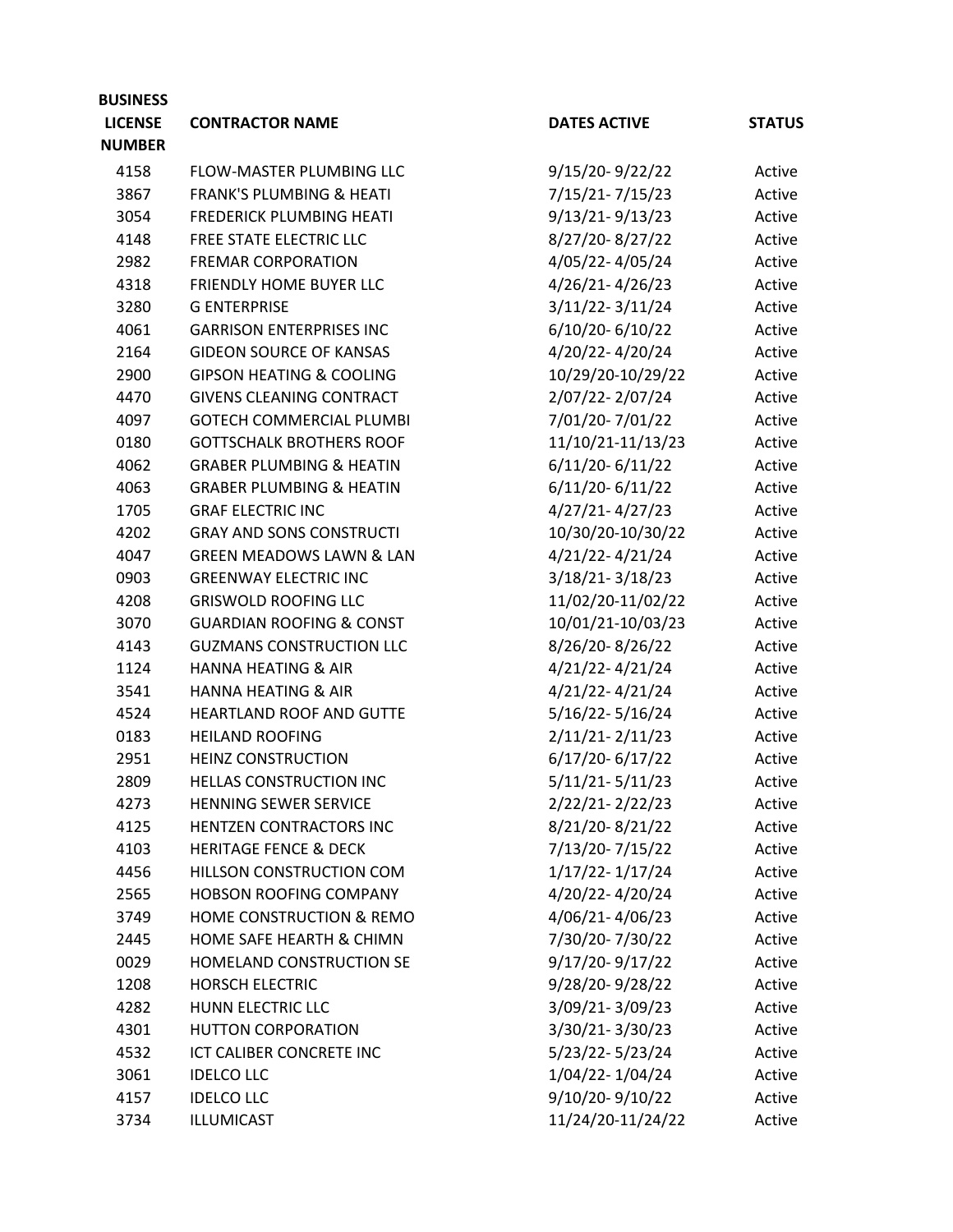| <b>BUSINESS</b> |                                     |                     |               |
|-----------------|-------------------------------------|---------------------|---------------|
| <b>LICENSE</b>  | <b>CONTRACTOR NAME</b>              | <b>DATES ACTIVE</b> | <b>STATUS</b> |
| <b>NUMBER</b>   |                                     |                     |               |
| 3976            | <b>INNOVATIVE ELECTRIC LLC</b>      | 2/18/21-2/18/23     | Active        |
| 4261            | <b>INTEGRITY HOME SERVICES</b>      | 1/25/21-1/25/23     | Active        |
| 1161            | <b>ISHAM ALEXANDER LLC</b>          | $6/12/20 - 6/12/22$ | Active        |
| 3878            | <b>J &amp; K ROOFING AND SIDING</b> | 1/12/22-1/12/24     | Active        |
| 2802            | <b>JAMES VOEGELI CONSTRUCTI</b>     | 2/09/22-2/09/24     | Active        |
| 4105            | KAHMANN CONSTRUCTION LLC            | 7/29/20-7/29/22     | Active        |
| 1423            | KANSAS ELECTRIC INC                 | 9/02/20-9/02/22     | Active        |
| 4099            | KANSAS HOMESOURCE LLC               | 7/06/20-7/07/22     | Active        |
| 3524            | <b>KANSAS PAVING</b>                | 6/01/22-6/01/24     | Active        |
| 1757            | <b>KARST GARAGES INC</b>            | $5/19/21 - 5/19/23$ | Active        |
| 4518            | KATALYST CONSTRUCTION IN            | 5/04/22-5/04/23     | Active        |
| 4196            | <b>KCC EXCAVATING</b>               | 10/20/20-10/20/22   | Active        |
| 4292            | <b>KEELER CONSTRUCTION</b>          | $3/15/21 - 3/15/23$ | Active        |
| 2533            | KENDREK ELECTRIC INC.               | 5/27/22-5/27/24     | Active        |
| 2589            | KILIAN ELECTRICAL SERVIC            | $6/25/21 - 6/25/23$ | Active        |
| 3778            | KINDEL ELECTRIC INC                 | 4/19/21-4/19/23     | Active        |
| 4367            | KING SOLAR INC                      | $6/24/21 - 6/24/23$ | Active        |
| 4382            | <b>KIRK REMODELING</b>              | 7/27/21-7/27/23     | Active        |
| 1266            | <b>KLEIN CONSTRUCTION INC</b>       | 7/21/20-7/21/22     | Active        |
| 4258            | <b>KRAUS CONTRACTING LLC</b>        | 1/19/21-1/19/23     | Active        |
| 4264            | <b>KTA CONST &amp; MAINT SERVIC</b> | 2/08/21-2/08/23     | Active        |
| 4224            | L A PLUMBING INC                    | 12/09/20-12/09/22   | Active        |
| 0007            | L.J. HERZBERG & SONS ROO            | 2/09/21-2/09/23     | Active        |
| 1524            | LAKEVIEW ELECTRIC CORPOR            | $6/23/20 - 6/23/22$ | Active        |
| 1122            | LANDWEHR ROOFING                    | 9/30/21-9/30/23     | Active        |
| 0961            | <b>LEES ROOFING</b>                 | 10/14/20-10/14/22   | Active        |
| 0134            | LEEWOOD HOMES                       | 7/02/20-7/02/22     | Active        |
| 4441            | LICENSED ELECTRICIAN                | 11/22/21-11/22/23   | Active        |
| 4259            | LIFESTYLES BY LANE INC              | 1/20/21-1/20/23     | Active        |
| 0049            | LINNEBUR ELECTRIC                   | 3/25/22-3/25/24     | Active        |
| 4474            | LOGANS HEATING AND AIR L            | 2/10/22-2/10/24     | Active        |
| 4074            | LOTUS HOMES LLC                     | 7/07/20-7/07/22     | Active        |
| 4500            | LOWE-NORTH                          | 4/07/22-4/07/24     | Active        |
| 4468            | LOWE-NORTH CONSTRUCTION,            | 1/26/22-1/26/24     | Active        |
| 4106            | <b>LOZOYA CONCRETE</b>              | 7/16/20-7/16/22     | Active        |
| 1912            | LUBBERS EXCAVATING INC              | 8/10/21-8/10/23     | Active        |
| 4279            | LUCKY LEW LLC                       | 3/04/21-3/06/23     | Active        |
| 3242            | LYDAY COMPANIES INC                 | 11/24/20-11/24/22   | Active        |
| 4455            | LYDAY COMPANIES LLC                 | $1/13/22 - 1/13/23$ | Active        |
| 1903            | M & J ELECTRIC OF WICHIT            | $1/12/21 - 1/12/23$ | Active        |
| 4101            | M&S TRIM AND LEISURE HOM            | 7/09/20-7/09/22     | Active        |
| 4214            | <b>MAHANEY GROUP INC</b>            | 11/10/20-11/10/22   | Active        |
| 4155            | MARC JONES CONST DBA SUN            | 9/10/20-9/10/22     | Active        |
|                 |                                     |                     |               |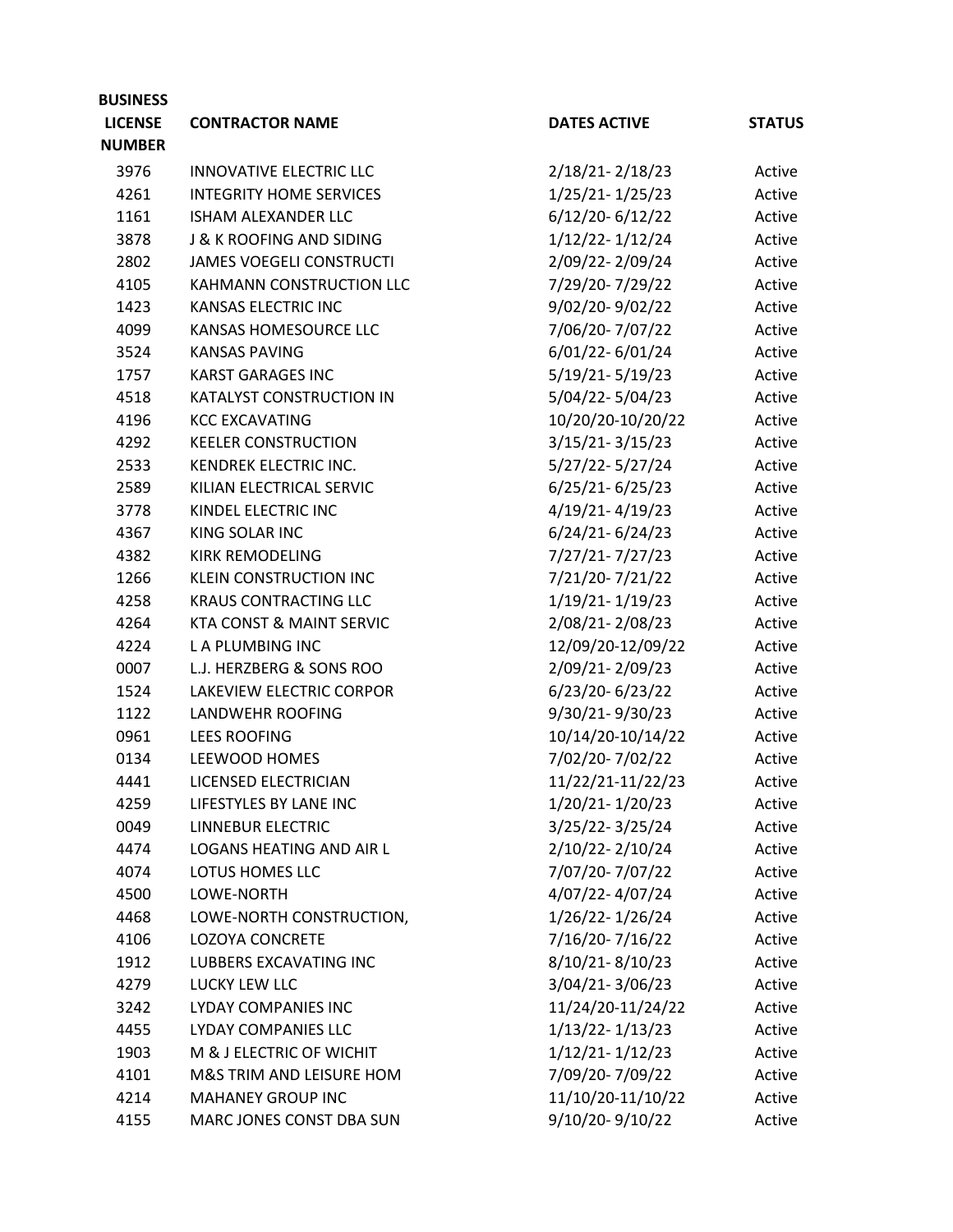| <b>BUSINESS</b> |                                     |                     |               |
|-----------------|-------------------------------------|---------------------|---------------|
| <b>LICENSE</b>  | <b>CONTRACTOR NAME</b>              | <b>DATES ACTIVE</b> | <b>STATUS</b> |
| <b>NUMBER</b>   |                                     |                     |               |
| 4068            | <b>MARTIN ELECTRIC LLC</b>          | 6/15/20-6/15/22     | Active        |
| 2612            | MCGEE ROOFING LLC                   | 7/16/21-7/17/23     | Active        |
| 4127            | MECHANICAL SYSTEMS INC.             | 8/19/20-8/19/22     | Active        |
| 4128            | MECHANICAL SYSTEMS INC.             | 8/19/20-8/19/22     | Active        |
| 4368            | <b>METAL STRUCTURES LLC</b>         | 7/06/21-7/06/23     | Active        |
| 4230            | <b>MEXUS ROOFING AND CONSTR</b>     | 12/18/20-12/18/22   | Active        |
| 0002            | MID AMERICA EXTERIORS               | 2/07/22-2/07/24     | Active        |
| 4371            | MID-CONTINENT ROOFING AN            | 6/29/21-6/29/23     | Active        |
| 4304            | MIDPOINT CAPITAL & MKTIN            | 4/01/21-4/01/23     | Active        |
| 1939            | MIDWEST MECHANICAL                  | 7/20/20-7/20/22     | Active        |
| 0802            | <b>MIDWEST ROOFING SERVICES</b>     | 8/25/20-8/25/22     | Active        |
| 4225            | <b>MIKE GOLDEN</b>                  | 12/10/20-12/10/22   | Active        |
| 0661            | MIKE LOVE CONSTRUCTION,             | 4/27/22-4/27/24     | Active        |
| 2889            | MIKE'S & SAPPIO'S HEAT &            | 4/28/22-4/28/24     | Active        |
| 2536            | MIKE'S ELECTRIC                     | 11/04/20-11/04/22   | Active        |
| 0570            | MILLERSKOW ELECTRIC                 | 7/12/21-7/12/23     | Active        |
| 4383            | MILLS EXCAVATING WW                 | 8/02/21-8/02/23     | Active        |
| 4134            | MILLS HEATING & AIR INC             | 8/21/20-8/21/22     | Active        |
| 0701            | MINIHAN & SONS INC.                 | 1/13/22-1/13/24     | Active        |
| 4384            | <b>MORRISON PLUMBING LLC</b>        | $8/11/21 - 8/11/23$ | Active        |
| 3281            | <b>MORRISON ROOFING &amp; CONST</b> | 12/18/20-12/18/22   | Active        |
| 2607            | <b>MORTON BUILDING</b>              | 7/07/21-7/08/23     | Active        |
| 4428            | MR ELECTRIC OF WICHITA              | 10/06/21-10/06/23   | Active        |
| 1267            | MR ROOTER PLUMBING                  | 11/04/20-11/04/22   | Active        |
| 4494            | MRC TOWERS, INC                     | 4/01/22-4/01/24     | Active        |
| 4310            | MTZ HEATING AND COOLING             | 4/09/21-4/09/23     | Active        |
| 3373            | <b>MULLIN INC</b>                   | 10/20/21-10/20/23   | Active        |
| 2729            | NABHOLZ CONSTRUCTION                | 11/19/21-11/30/23   | Active        |
| 0727            | NATIONAL CATASTROPHE RES            | 7/30/21-7/31/23     | Active        |
| 4327            | NEW CENTURY CUSTOM HOMES            | $4/27/21 - 4/27/23$ | Active        |
| 4365            | NEW LIFE FLATWORK LLC               | $6/17/21 - 6/17/23$ | Active        |
| 4069            | NEW STEP CONSTRUCTION LL            | $6/15/20 - 6/15/22$ | Active        |
| 4281            | NEW WINDOWS FOR AMERICA             | 3/05/21-3/05/23     | Active        |
| 2003            | NEWFARMER EXCAVATION INC            | 1/20/21-1/20/23     | Active        |
| 3290            | NORTH SLOPE ROOFING                 | 4/30/21-4/30/23     | Active        |
| 2929            | <b>NORTH WEST ROOFING</b>           | 7/29/20-7/29/22     | Active        |
| 4493            | <b>OLVERA CONCRETE</b>              | 3/28/22-3/28/24     | Active        |
| 4260            | <b>OMALLEY PLUMBING</b>             | 1/25/21-1/25/23     | Active        |
| 0071            | ON TIME PLUMBING & HEATI            | 2/22/22-2/22/24     | Active        |
| 2075            | ORTH ROOFING & CONSTRUCT            | 2/09/22-2/09/24     | Active        |
| 3443            | OTTO CONTRACTING INC                | 9/10/20-9/10/22     | Active        |
| 0011            | <b>OVERLAND CONTRACTING</b>         | 6/02/22-6/02/24     | Active        |
| 2356            | <b>P1 GROUP</b>                     | 6/30/20-6/30/22     | Active        |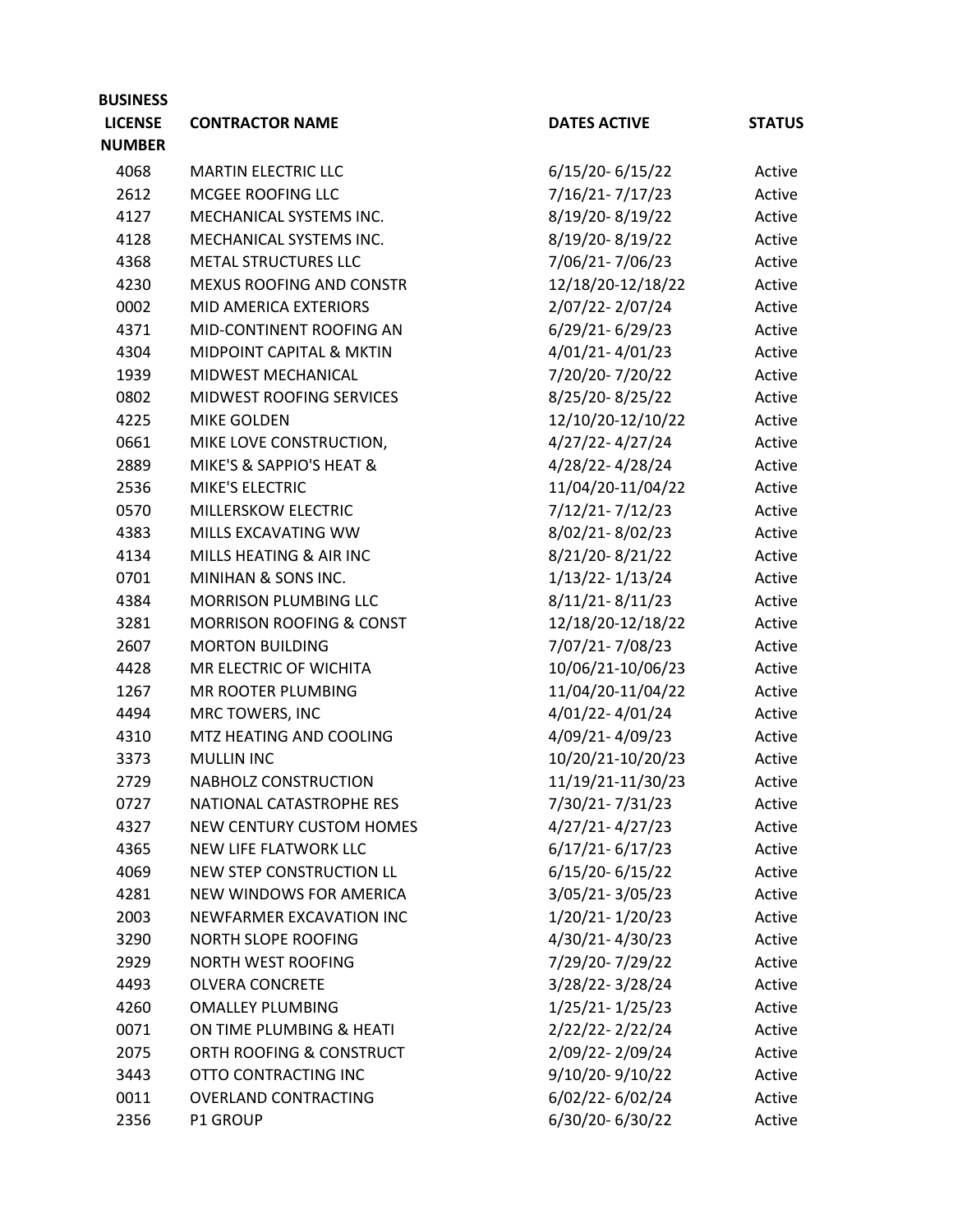| <b>BUSINESS</b> |                                  |                     |               |
|-----------------|----------------------------------|---------------------|---------------|
| <b>LICENSE</b>  | <b>CONTRACTOR NAME</b>           | <b>DATES ACTIVE</b> | <b>STATUS</b> |
| <b>NUMBER</b>   |                                  |                     |               |
| 4329            | PADGETT ENTERPRISES INC          | 4/28/21-4/28/23     | Active        |
| 1917            | PADGETT EXCAVATION               | 6/03/22-6/03/24     | Active        |
| 4467            | PATRIOT PLUMBING                 | 1/25/22-1/25/24     | Active        |
| 3034            | PEARSON CONSTRUCTION             | 8/14/20-8/14/22     | Active        |
| 4363            | PEARSON CONSTRUCTION LLC         | $6/16/21 - 6/16/23$ | Active        |
| 2184            | PETE'S ROOFING LLC               | 7/23/21-7/23/23     | Active        |
| 4209            | PHILIP MCCARTNEY                 | 11/04/20-11/05/22   | Active        |
| 3035            | PHOENIX ROOFING                  | 8/14/20-8/14/22     | Active        |
| 0915            | PLUMBCO                          | 4/14/22-4/14/24     | Active        |
| 3747            | PLUMBING DOCTOR LLC              | 1/05/21-1/05/23     | Active        |
| 3006            | PLUMBING SOLUTIONS               | 7/02/20-7/02/22     | Active        |
| 3558            | POOL TRENDS                      | 10/15/20-10/15/22   | Active        |
| 4051            | POWER LLC                        | $6/16/20 - 6/16/22$ | Active        |
| 4096            | PPJ CONSTRUCTION INC             | 6/30/20-6/30/22     | Active        |
| 0003            | PRAIRIE CONSTRUCTION             | 10/01/21-10/03/23   | Active        |
| 4485            | PRAIRIE MOBILE HOME SERV         | $3/16/22 - 3/16/24$ | Active        |
| 4162            | PRECISION PLUMBING LLC           | 9/29/20-9/29/22     | Active        |
| 1067            | PREFERRED ROOFING & GUTT         | 5/25/22-5/25/24     | Active        |
| 4410            | PREMIER COMFORT SOLUTION         | 8/20/21-8/20/23     | Active        |
| 4484            | <b>PRO PLUMBING</b>              | 3/16/22-3/16/24     | Active        |
| 3745            | PROBUILD CO LLC DBA BUIL         | 4/26/21-4/26/23     | Active        |
| 4379            | PROFESSIONAL HOME MGMT L         | 7/22/21-7/22/23     | Active        |
| 4378            | PROFICIENT ELECTRIC LLC          | 7/16/21-7/16/23     | Active        |
| 4376            | PROFICIENT LLC                   | 7/16/21-7/16/23     | Active        |
| 2247            | <b>QUALITY HEATING &amp; AIR</b> | 6/26/20-6/26/22     | Active        |
| 0111            | QUALITY STRUCTURES INC           | 3/10/22-3/10/24     | Active        |
| 3403            | RACEWAY ELECTRIC LLC             | 1/19/21-1/19/23     | Active        |
| 3180            | <b>RAPID SERVICES LLC</b>        | 2/17/21-2/17/23     | Active        |
| 1551            | <b>RAY DAVIS ROOFING</b>         | 11/05/20-11/05/22   | Active        |
| 2074            | RAY'S ELECTRIC INC.              | 2/22/21-2/22/23     | Active        |
| 0193            | <b>REDDI INDUSTRIES INC</b>      | 4/19/21-12/07/23    | Active        |
| 1679            | <b>REDDI INDUSTRIES INC</b>      | 12/07/21-12/07/23   | Active        |
| 2981            | REDDI INDUSTRIES INC             | 12/07/21-12/07/23   | Active        |
| 3831            | <b>REFFNER</b><br><b>JASO</b>    | 3/01/22-3/01/24     | Active        |
| 0609            | <b>RHODEN ROOFING</b>            | 9/03/21-9/03/23     | Active        |
| 2281            | RICH CONSTRUCTION INC            | 10/15/20-10/15/22   | Active        |
| 4501            | RICHARD'S EARTHWORKS LLC         | 4/13/22-4/13/24     | Active        |
| 4425            | RIFF PLUMBING SERVICES,          | $9/27/21 - 9/27/23$ | Active        |
| 4299            | RJ CASTLE LLC                    | 3/31/21-3/31/23     | Active        |
| 4210            | ROBERTS CONCRETE LLC             | 11/06/20-11/06/22   | Active        |
| 4354            | RODRIGUEZ CONCRETE               | 6/04/21-6/04/23     | Active        |
| 4083            | RON OLDFATHER CONSTRUCTI         | 6/19/20-6/19/22     | Active        |
| 0155            | ROOFING SERVICES UNLIMIT         | 3/31/21-3/31/23     | Active        |
|                 |                                  |                     |               |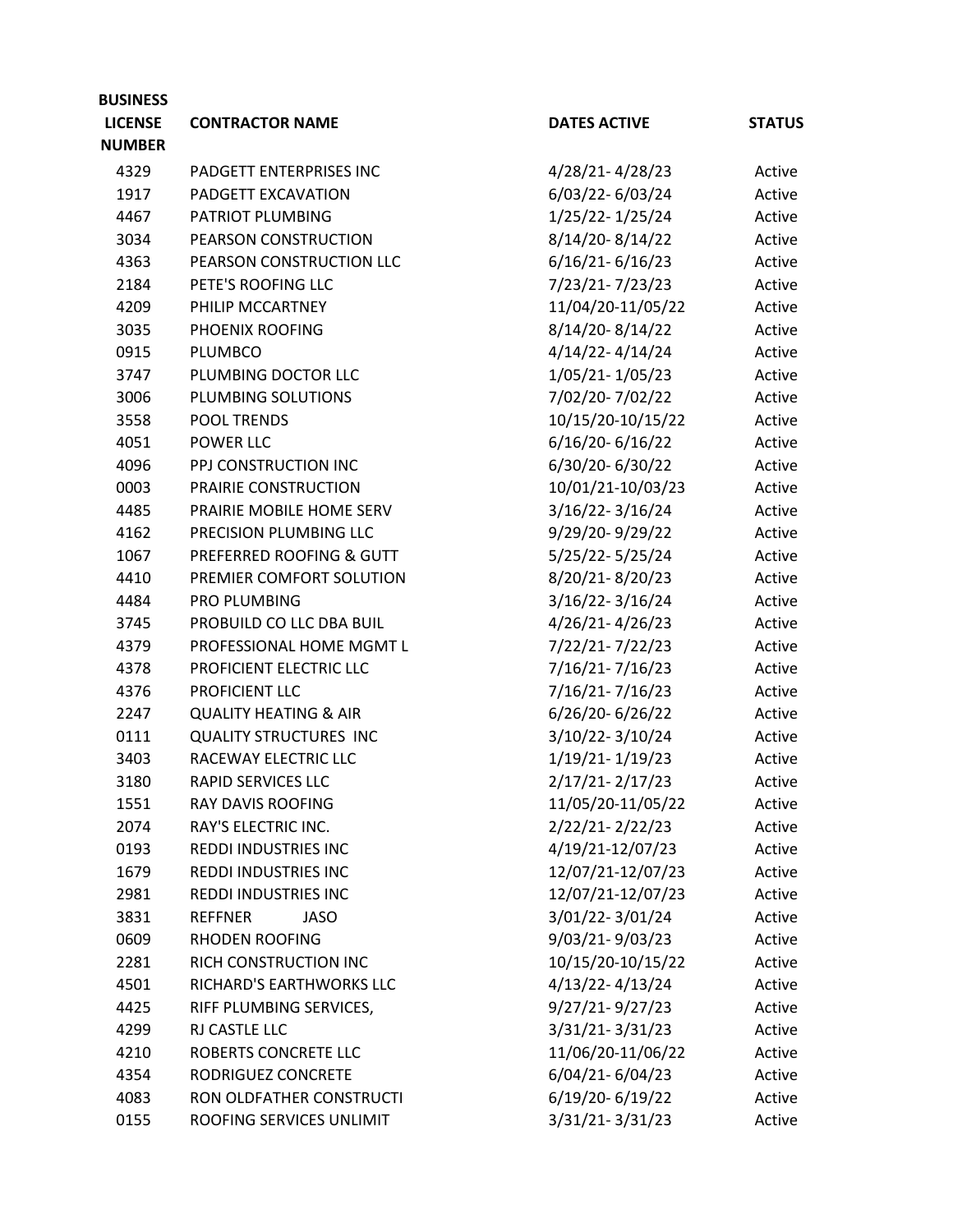| <b>BUSINESS</b> |                                     |                     |                  |
|-----------------|-------------------------------------|---------------------|------------------|
| <b>LICENSE</b>  | <b>CONTRACTOR NAME</b>              | <b>DATES ACTIVE</b> | <b>STATUS</b>    |
| <b>NUMBER</b>   |                                     |                     |                  |
| 0280            | <b>ROTH HEATING &amp; AIR</b>       | $4/12/21 - 4/12/23$ | Active           |
| 2126            | ROTO ROOTER PLUMBERS                | 4/01/21-4/01/23     | Active           |
| 2829            | RZ ELECTRIC LLC                     | 11/08/21-11/08/23   | Active           |
| 4274            | <b>S &amp; V CONCRETE</b>           | 2/24/21-2/24/23     | Active           |
| 4084            | <b>S&amp;J CONSTRUCTION</b>         | 6/22/20-6/22/22     | Active           |
| 4153            | <b>S&amp;L ELECTRIC</b>             | 9/08/20-9/08/22     | Active           |
| 3909            | <b>SALAS PLUMBING AND REMOD</b>     | 9/23/21-9/23/23     | Active           |
| 1231            | <b>SAMSON ARMOR ROOFING</b>         | 4/21/22-4/21/24     | Active           |
| 4163            | SBA NETWORK SERVICES LLC            | 10/01/20-10/01/22   | Active           |
| 4294            | SCHEN ELECTRIC LLC                  | $3/16/21 - 3/16/23$ | Active           |
| 0192            | <b>SCKEDD</b>                       | 8/06/20-8/06/22     | Active           |
| 3103            | <b>SHARP ROOFING</b>                | 7/24/20-7/24/22     | Active           |
| 1173            | SHELLEY ELECTRIC INC                | 5/24/22-5/24/24     | Active           |
| 4308            | SHIELD ROOFING LLC                  | 4/06/21-4/06/23     | Active           |
| 4041            | <b>SHOCKER ELECTRIC LLC</b>         | 11/19/21-11/20/23   | Active           |
| 4477            | <b>SHOCKER HOMES</b>                | 2/24/22-2/24/24     | Active           |
| 4285            | SIMPSON DIRT CONSTRUCTIO            | $3/12/21 - 3/12/23$ | Active           |
| 4086            | SIMS ELECTRIC SERVICE IN            | 6/23/20-6/23/22     | Active           |
| 4199            | SOLID ROCK ROOFING SOLUT            | 10/28/20-10/28/22   | Active           |
| 3574            | <b>SOLIS ELECTRIC</b>               | 12/17/21-12/17/23   | Active           |
| 4306            | SOOTER EXCAVATING INC               | 4/06/21-4/06/23     | Active           |
| 4123            | SOTTECH SERVICE LLC                 | 8/12/20-8/12/22     | Active           |
| 4257            | SOUTHERN KANSAS CONTRACT            | 1/18/21-1/18/23     | Active           |
| 3162            | SOUTHWESTERN ELECTRICAL             | 8/25/21-8/25/23     | Active           |
| 0026            | SOUTHWESTERN ROOFING                | 3/21/22-3/21/24     | Active           |
| 4522            | <b>SPARTAN INSTALLATION &amp; R</b> | 5/10/22-5/10/24     | Active           |
| 3250            | STANFIELD ROOFING INC               | $2/11/21 - 2/11/23$ | Active           |
| 3655            | <b>STEVE BURNS CONSTRUCTION</b>     | 10/20/20-10/20/22   | Active           |
| 4319            | <b>STILES PLUMBING</b>              | 4/22/21-4/22/23     | Active           |
| 4107            | STUHLSATZ CONSTRUCTION S            | 7/17/20-7/17/22     | Active           |
| 1155            | <b>SUNFLOWER STATE EXTERIOR</b>     | $6/10/20 - 6/10/22$ | Active           |
| 1795            | <b>SUPERIOR PLUMBING</b>            | 6/30/21-7/01/23     | Active           |
| 2857            | <b>SUPERIOR ROOFING</b>             | 11/30/21-11/30/23   | Active           |
| 0157            | <b>SUPERIOR STRUCTURES INC</b>      | 7/27/20-7/27/22     | Active           |
| 2992            | TAILORED ROOFING AND REM            | 7/13/20-7/13/22     | Active           |
| 3080            | <b>TAYLOR MADE EXTERIORS</b>        | $5/13/22 - 5/13/24$ | Active           |
| 4211            | <b>TC SOLUTIONS</b>                 | 11/10/20-11/10/22   | Active           |
| 4045            | THAT SOLAR COMPANY LLC              | 4/28/22-4/28/24     | Active           |
| 4517            | THE LAW COMPANY INC                 | 4/29/22-4/29/24     |                  |
| 3418            | THE PLUMBER                         | 11/24/20-11/24/22   | Active<br>Active |
|                 | THE REMODEL GUYS LLC                | $5/21/21 - 5/21/23$ |                  |
| 4340            | TOM HUNSECKER ELECTRIC              |                     | Active           |
| 2743            |                                     | 7/16/20-7/16/22     | Active           |
| 0190            | TRACY ELECTRIC INC                  | 7/27/20-7/27/22     | Active           |